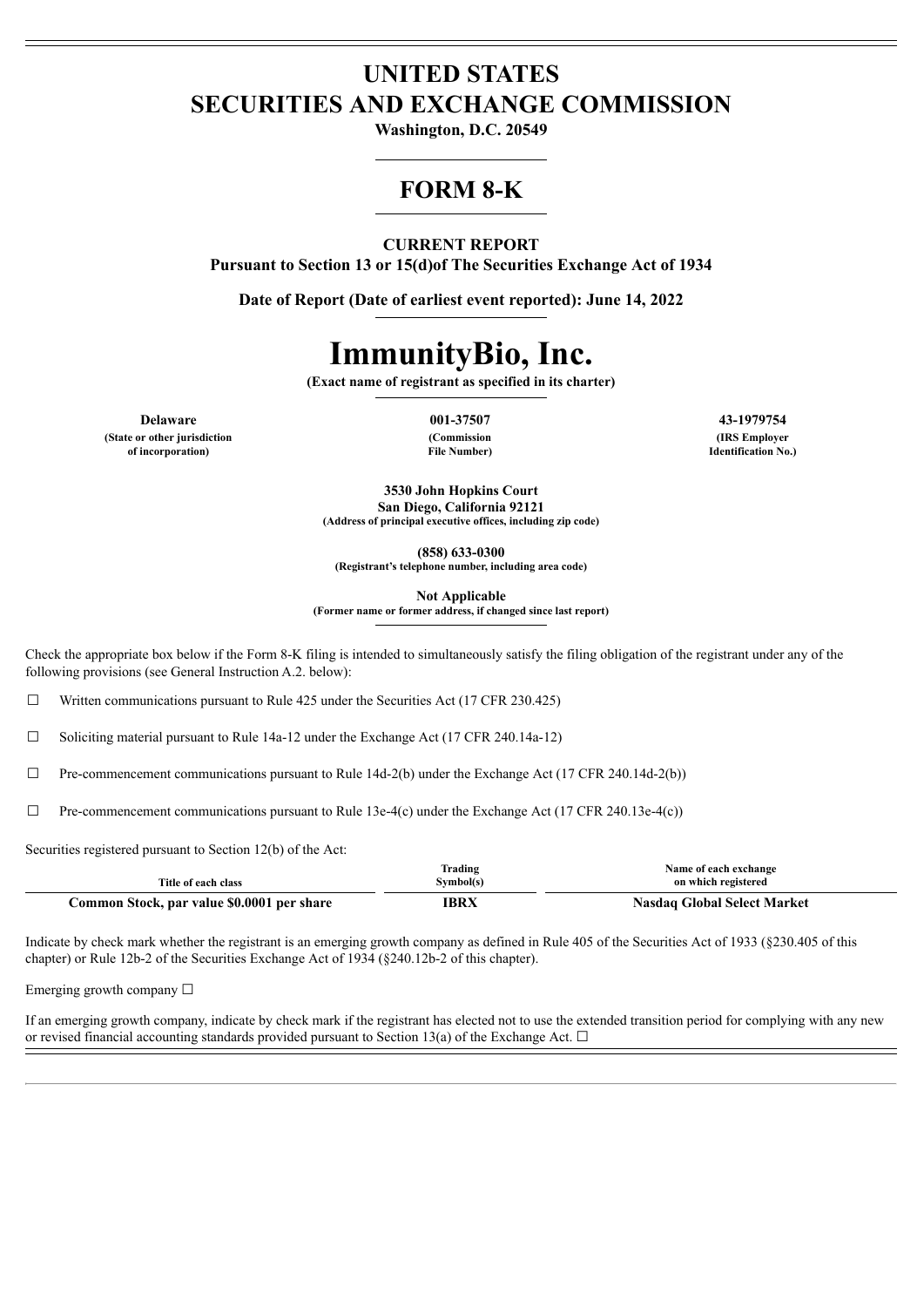#### **Section 5 – Corporate Governance and Management**

#### **Item 5.07 Submission of Matters to a Vote of Security Holders.**

On June 14, 2022, the company held its Annual Meeting of Stockholders (the "Annual Meeting"). Of the 397,953,809 shares of our common stock, par value \$0.0001 per share ("Common Stock") outstanding as of April 18, 2022, 360,245,879 shares of Common Stock were represented, either by attending the Annual Meeting virtually or by proxy, constituting (i) a quorum under the company's bylaws and (ii) approximately 90% of the outstanding shares of Common Stock entitled to vote. The matters voted on at the Annual Meeting and the votes cast with respect to each such matter are set forth below.

**1. Election of Nine Directors**. The following nominees were re-elected by the holders of our Common Stock to serve as directors to serve for a one year term expiring at the 2023 annual meeting of stockholders based on the following results of voting. Each director's term continues until the election and qualification of his or her successor, or until his or her earlier retirement, resignation, disqualification, removal, or death.

| <b>Nominee</b>            | Votes "For" | Votes "Withheld" | "Broker Non-Votes" |
|---------------------------|-------------|------------------|--------------------|
| Patrick Soon-Shiong, M.D. | 330,988,601 | 8,776,498        | 20,480,780         |
| Richard Adcock            | 337,784,970 | 1,980,129        | 20,480,780         |
| Barry J. Simon, M.D.      | 333,758,664 | 6,006,435        | 20,480,780         |
| Michael D. Blaszyk        | 330,584,869 | 9,180,230        | 20,480,780         |
| John Owen Brennan         | 334,703,359 | 5,061,740        | 20,480,780         |
| Wesley Clark              | 334,670,290 | 5,094,809        | 20,480,780         |
| Cheryl L. Cohen           | 334,796,481 | 4,968,618        | 20,480,780         |
| Linda Maxwell, M.D.       | 333,041,382 | 6,723,717        | 20,480,780         |
| Christobel Selecky        | 333,012,635 | 6,752,464        | 20,480,780         |

2. Approval of Amendment to Increase the Number of Shares of Common Stock Authorized for Issuance under the ImmunityBio, Inc. **2015 Equity Incentive Plan**. The amendment to increase the number of shares of common stock authorized for issuance under the company's 2015 Equity Incentive Plan by 19,900,000 shares was approved based on the following results of voting:

| Votes "For" | <b>Votes "Against"</b> | Abstentions | "Broker Non-Votes" |
|-------------|------------------------|-------------|--------------------|
| 323,063,732 | 16,456,591             | 244,776     | 20,480,780         |

**3. Ratification of Appointment of Independent Registered Public Accounting Firm**. The appointment of Ernst & Young LLP as our independent registered public accounting firm for the fiscal year ending December 31, 2022 was ratified based on the following results of voting:

| Votes "For" | Votes "Against" | Abstentions | "Broker Non-Votes"       |
|-------------|-----------------|-------------|--------------------------|
| 358,682,23  | ,383,429        | 180,216     | $\overline{\phantom{a}}$ |
| ′ ⊀⊿        |                 |             |                          |